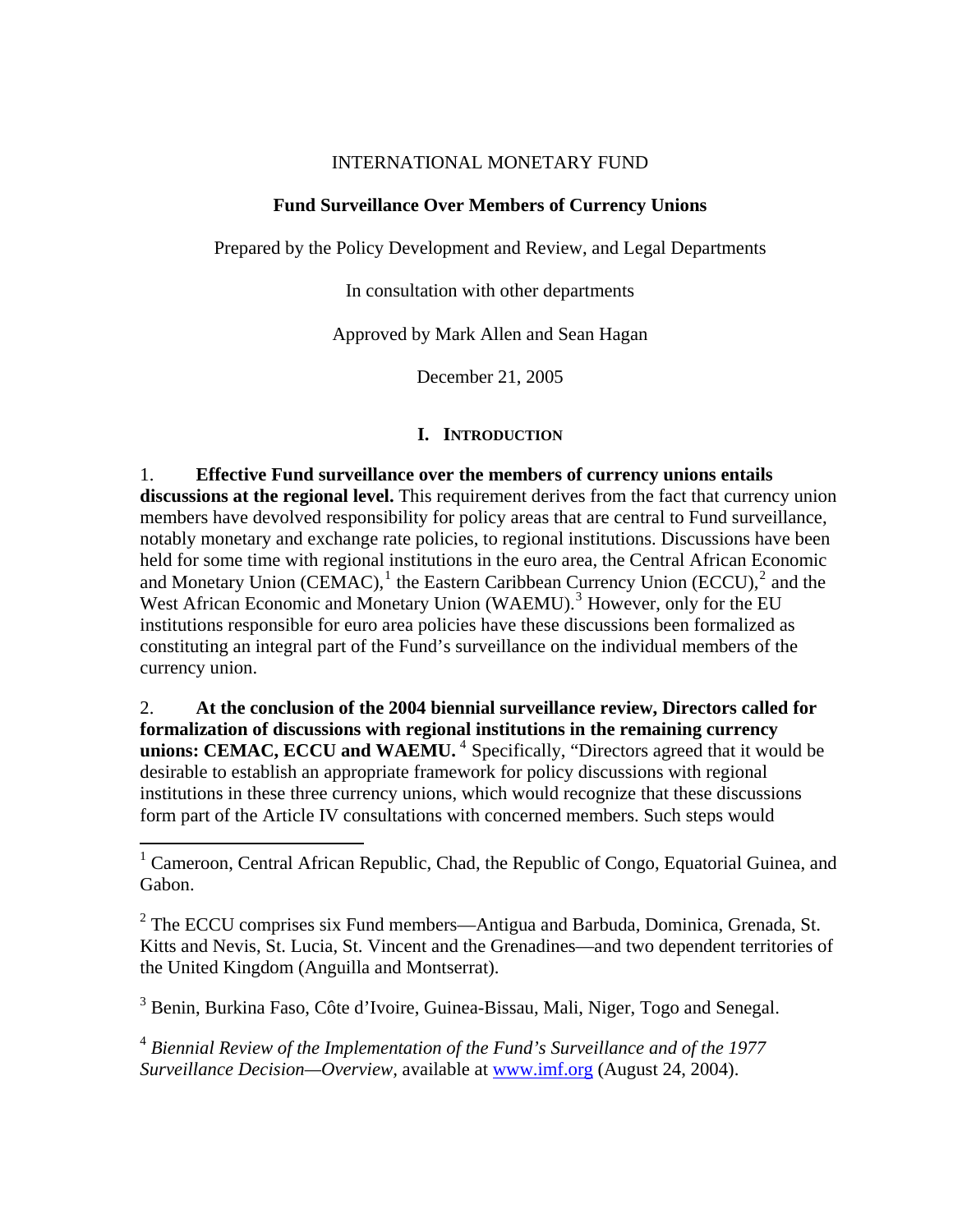strengthen surveillance over monetary and exchange rate policies, trade policies, and financial sector regulation and supervision."[5](#page-1-0)

3. **This paper proposes to formalize the modalities of discussions with the regional institutions of these currency unions in the context of the Article IV consultations with the members of these currency unions**. The proposal draws heavily on the experience with the modalities of regional surveillance of the euro area, while taking into account current practices and specific institutional arrangements in the CEMAC, ECCU and WAEMU. The appendix summarizes the key features of these three currency unions.

# **II. CURRENT PRACTICE**

# **A. Euro Area**

4. **The modalities of regional discussions in the context of Fund surveillance over euro-area members were formalized in 1998**. [6](#page-1-1) Regular discussions with the EU institutions had been held for some years, and staff reports covering these discussions had been prepared and discussed by the Board since 1992. Formalization of these modalities was prompted by the implementation of the third stage of the EMU and the introduction of the euro on January 1, 1999. These arrangements have worked reasonably well in practice, and have allowed for an effective policy dialogue with EU institutions.<sup>[7](#page-1-2)</sup>

5. **At the time, it was clarified that discussions at the regional level would form part of the Fund's Article IV consultations with individual euro-area member countries.**[8](#page-1-3) Though these countries had devolved responsibility for certain policies to regional institutions, they remained individually responsible for discharging their obligations under Article IV of the Fund's Articles of Agreement.

1

<span id="page-1-2"></span><sup>7</sup> *Biennial Review of the Implementation of the Fund's Surveillance and of the 1977 Surveillance Decision—Overview,* August 24, 2004, available at [www.imf.org,](http://0-www-imf-org.library.svsu.edu/) and Box 1 of *Euro Area Policies,* IMF Country Report No. 04/234, available at [www.imf.org](http://0-www-imf-org.library.svsu.edu/).

<span id="page-1-3"></span><sup>8</sup> *Surveillance Over the Monetary and Exchange Rate Policies of the Members of the Euro Area,* SM/98/257, Decision No. 11846-(98/125) available at [www.imf.org.](http://0-www-imf-org.library.svsu.edu/)

<span id="page-1-0"></span><sup>5</sup> *Biennial Review of the Implementation of the Fund's Surveillance and of the 1977 Surveillance Decision,* Public Information Notice on the Executive Board Discussion, August 24, 2004, available at [www.imf.org.](http://0-www-imf-org.library.svsu.edu/)

<span id="page-1-1"></span><sup>6</sup> *Surveillance Over the Monetary and Exchange Rate Policies of the Members of the Euro Area,* SM/98/257, 11/25/98, and Decisions No. 11846-(98/125) and No. 12899-(02/119), available at [www.imf.org.](http://0-www-imf-org.library.svsu.edu/)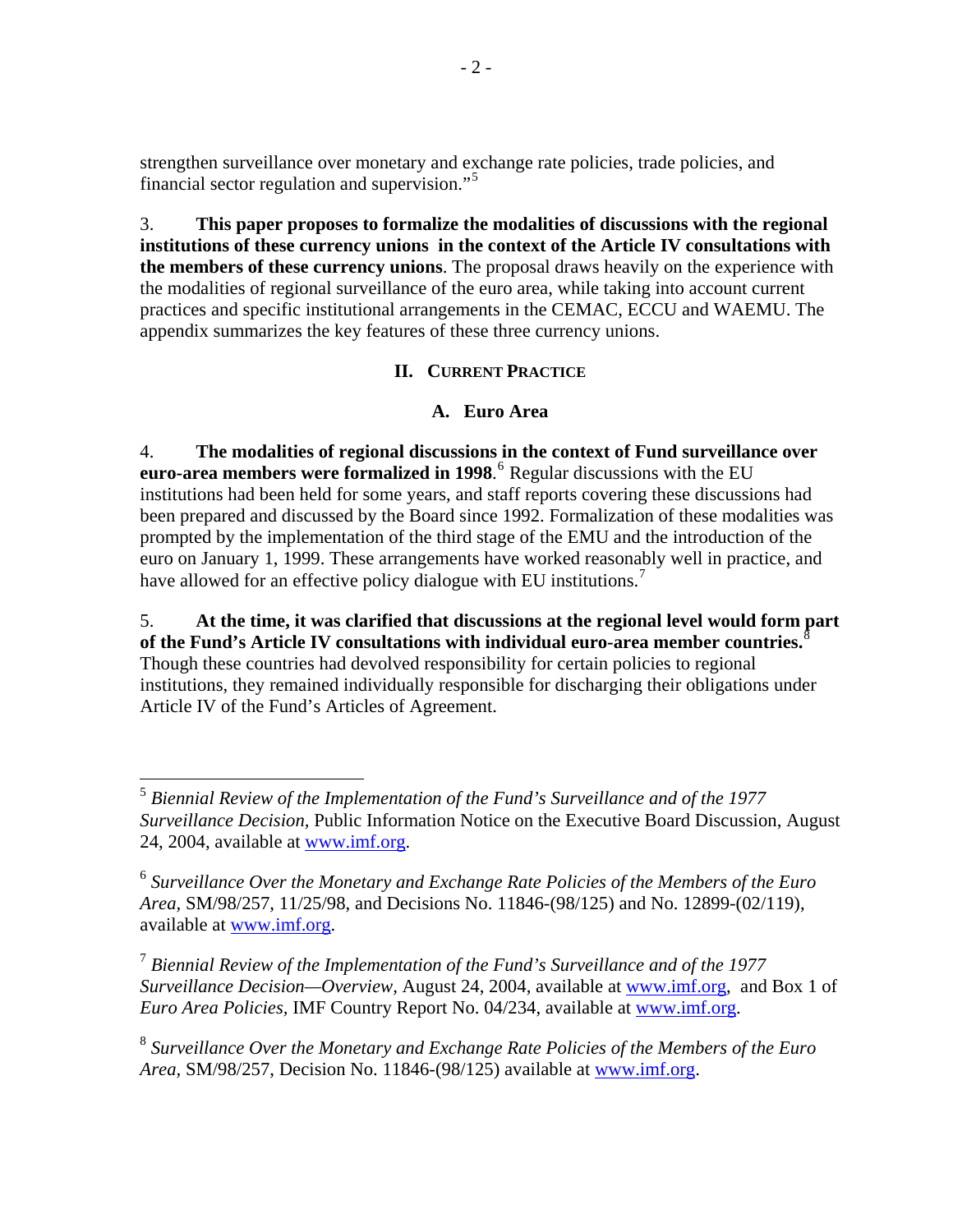# 6. **Present modalities of Fund surveillance with respect to euro-area members comprise:**

- Annual Article IV consultations with individual members.<sup>[9](#page-2-0)</sup>
- Twice-yearly staff discussions with EU institutions responsible for common policies in the euro area. The discussions are held separately from the discussions with individual euro-area countries, but are considered an integral part of the Article IV consultation with each member.
- An annual staff report and a formal Board meeting on the first round of discussions, which are considered part of the Article IV consultations with individual members. This meeting is followed by a summing up, which is expected to be cross-referenced in the summings up of the Article IV consultations with the individual members.
- An informal oral report to the Board on the second round of discussions with EU institutions to provide adequate context for bilateral consultations that do not coincide broadly with the annual Board discussion on the currency union's policies.<sup>[10](#page-2-1)</sup>
- To the extent possible, clustering of Article IV discussions with individual member countries around the discussions with regional institutions.

7. **Discussions with EU institutions cover monetary and exchange rate policies, as well as common policies in other areas.** The latter include financial sector regulation and supervision, trade and competition policies, as well as structural policies in other areas considered relevant for Fund surveillance. An assessment of the fiscal position of the euro area as a whole is also included, as a necessary input for assessing the coherence of macroeconomic policies.

# **B. CEMAC, ECCU, and WAEMU**

# <span id="page-2-2"></span>8. **Staff has also been holding regular discussions with regional institutions responsible for common policies in the CEMAC, ECCU, and WAEMU:**

Since 1998 and 1999, respectively, discussions with WAEMU and CEMAC regional institutions have taken place once a year.<sup>[11](#page-2-2)</sup> The staff report is discussed in a formal Board meeting and a summing up is prepared.

<span id="page-2-0"></span><sup>&</sup>lt;sup>9</sup> Except for Luxembourg, which is on a 24-month consultation cycle.

<span id="page-2-1"></span> $10$  In November 2002, modalities for the second semiannual discussion with the EU institutions were changed. The staff report for this discussion, which used to be submitted to the Board for information, was replaced by an oral staff presentation to the Board SM/98/257, and Decision No. 12899-(02/119), available at [www.imf.org.](http://0-www-imf-org.library.svsu.edu/)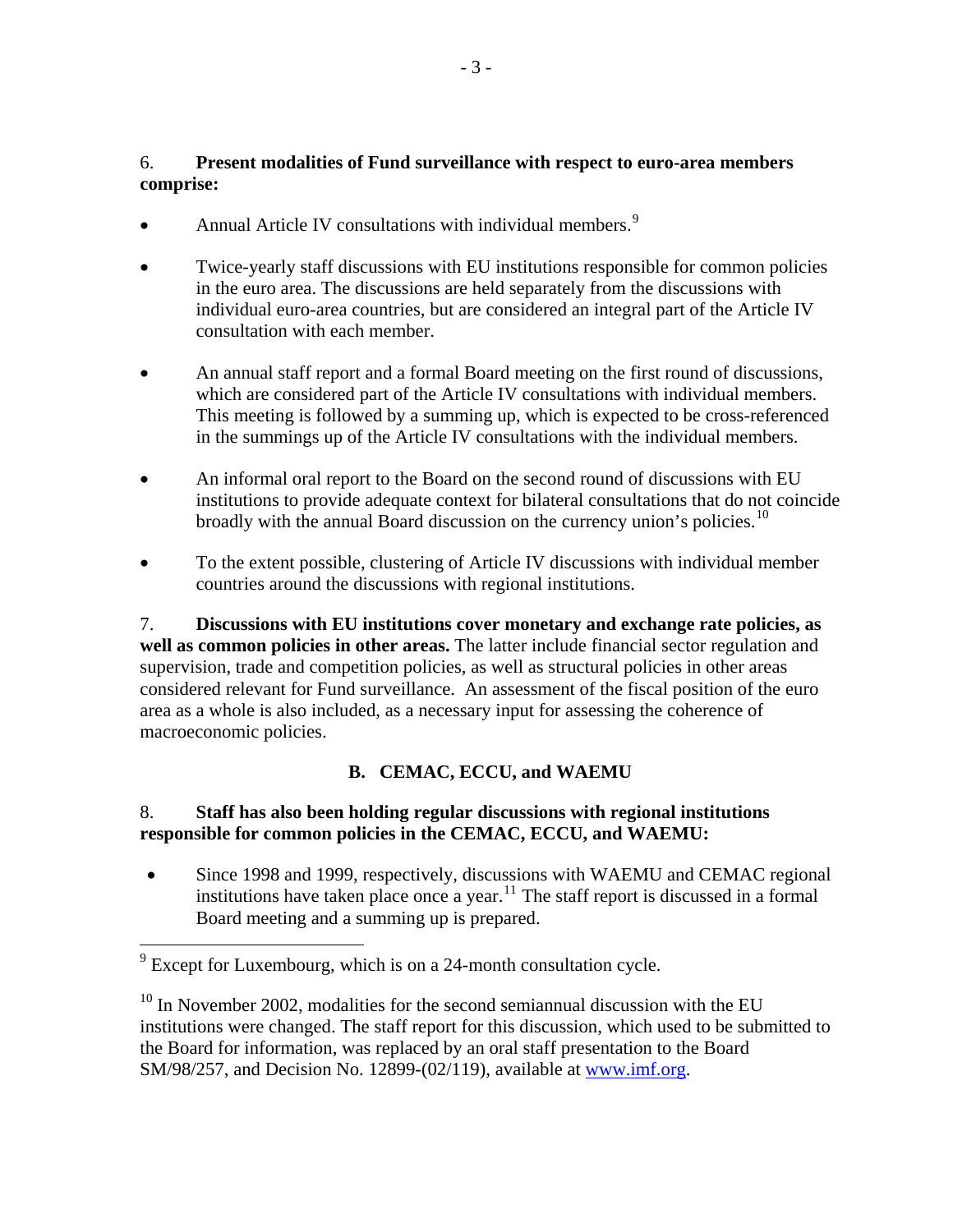• Since 2003, discussions with ECCU regional institutions have taken place twice a year.[12](#page-3-0) Both sets of discussions are followed by a Board meeting, one of which is a formal discussion with a staff report and a summing up. The other Board meeting is informal; since 2004, it involves an oral presentation by staff, supported by tables and charts.

9. **As in the euro area, regional discussions in these three currency unions have focused on policies under the aegis of regional institutions, as well as other policies of regional importance.** Discussions have covered monetary and exchange rate policies, progress in macroeconomic convergence, common trade policy, banking supervision, and, in particular, the consistency of fiscal and structural policies with the existing exchange rate arrangements. Policy discussions are increasingly backed up by analytical work—selected issues papers were included in the documentation for the 2003 and 2004 consultations with the ECCU.

## **III. PROPOSED MODALITIES OF SURVEILLANCE**

10. **Formalization of discussions at the regional level in CEMAC, ECCU, and WAEMU are not envisaged to entail significant operational changes.** However, the formal recognition that these discussions form part of the Article IV consultations with individual members could help strengthen the effectiveness of surveillance over policy areas at the core of the Fund's mandate, and would ensure uniformity of treatment across the Fund membership. $13$ 

# 11. **Modalities for Fund surveillance over members of CEMAC, ECCU, and WAEMU would comprise the following:**

<span id="page-3-1"></span><sup>13</sup> All obligations under the Articles of Agreement in general, and under Article IV in particular, will remain the responsibility of the member country, including the obligation to provide data for the effective conduct of surveillance. The member countries may, however, decide to discharge a part of their obligations by arranging for the institutions of the currency unions to provide the Fund with regional data.

 <sup>11</sup> Informal discussions also take place at the occasion of the Fund's Spring and Annual Meetings.

<span id="page-3-0"></span> $12$  The regional dimension of the Article IV consultations with the member countries of the ECCU was introduced in 1999, with the circulation of two regional papers as background for the Article IV consultations with individual ECCU member countries. To supplement the discussions with the regional institutions, annual discussions with each of the ECCU's Fund members on regional issues were introduced in 2004.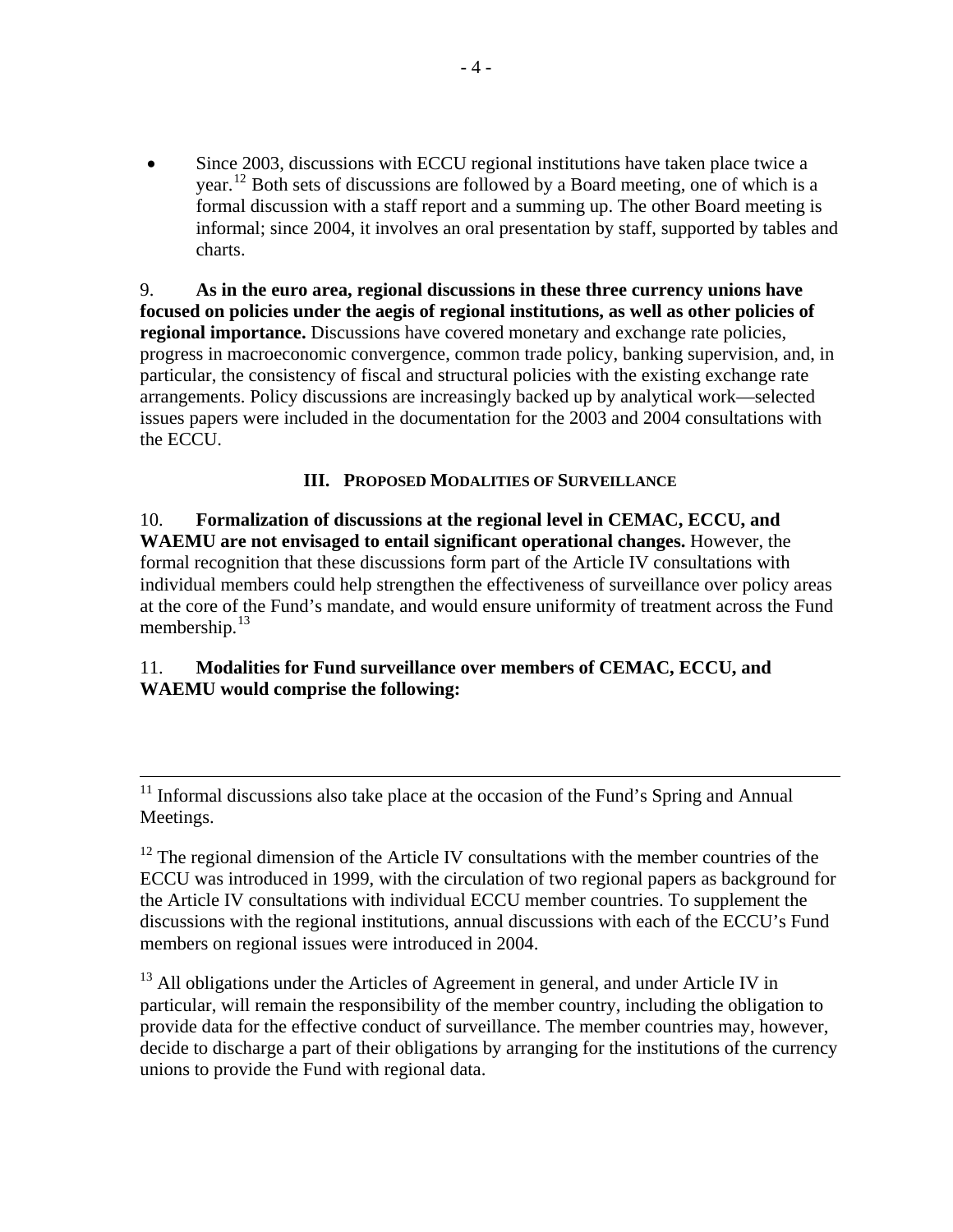- Article IV consultations with individual member countries. The frequency of these consultations would continue to be determined by country-specific circumstances*.* [14](#page-4-0)
- Yearly staff discussions with regional institutions responsible for common policies in the currency unions. The discussions are held separately from the discussions with the individual member countries of the currency unions, but are considered an integral part of the Article IV process for each member.<sup>[15](#page-4-1)</sup>
- An annual staff report on the discussions with the regional institutions followed by a Board discussion, which are both considered an integral part of the Article IV consultations with the individual member countries. The summing up of these discussions would be cross-referenced in the summings up of the Article IV consultations wih the individual members. These discussions would focus on policies under the aegis of the regional institutions and, as relevant, other policies of regional importance.<sup>[16](#page-4-2)</sup>
- A second round of staff discussions and an informal report to the Board, if needed, to provide adequate context for bilateral consultations with the currency union member countries that do not coincide broadly with the annual Board discussion on the currency unions' policies. $17$
- To the extent possible, clustering of the Board discussions for the Article IV with individual member countries around the regional Board discussions. While this

 $\overline{a}$ 

<span id="page-4-1"></span><sup>15</sup> These modalities would, however, not preclude the staff from engaging in additional discussions on issues of regional importance with the national authorities. Currently, in the case of the ECCU an annual discussion on regional issues takes place with national authorities because the highest decision-making body of the two key regional institutions the OECS and the ECCB—is comprised of the Prime Ministers or the Finance Ministers of the member countries.

<span id="page-4-2"></span> $16$  The appendix discusses in more detail the policy responsibilities of the various regional institutions.

<span id="page-4-3"></span> $17$  The format of the informal report would be decided on a case-by-case basis, but it would be expected to consist of an oral presentation supported by tables and charts, following current practice for the euro area and the ECCU.

<span id="page-4-0"></span> $14$  All ECCU member countries are currently on an annual consultation cycle, with the exception of Dominica, where a Fund-supported program is in place. In CEMAC and WAEMU, a number of countries (Benin, Burkina Faso, Cameroon, the Republic of Congo, Côte d'Ivoire, Gabon, Mali, Niger, and Senegal) are currently subject to the rules on consultation cycles in program countries; the remainder are on annual cycles.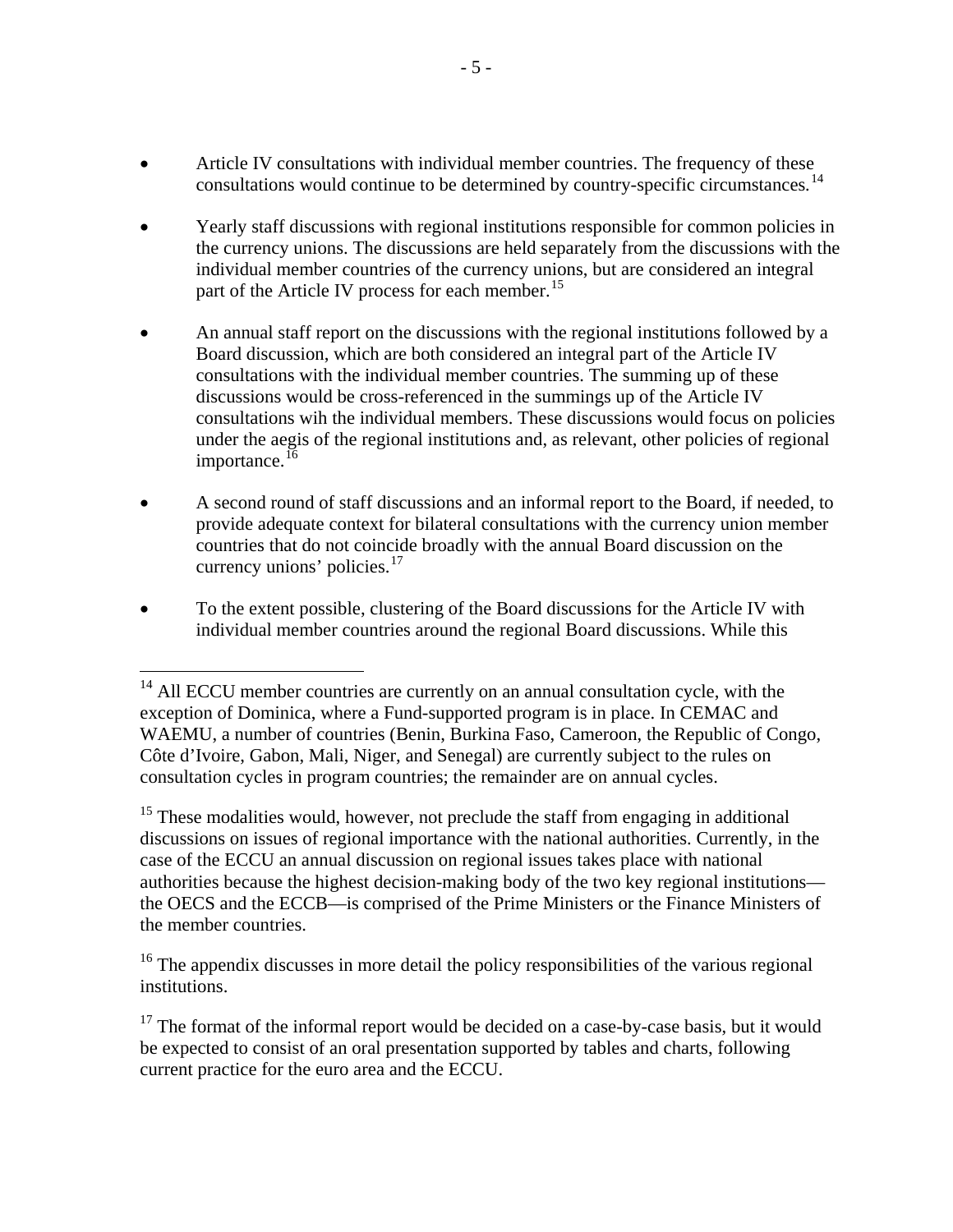synchronization is more difficult in the case of program countries, a clustering of regional discussions with at least the largest members of the currency union may be feasible. Such clustering would help ensure better integration of the issues discussed at the regional level in the consultations with individual member countries.

12. Given that the proposed modalities of surveillance in the CEMAC, ECCU, and WAEMU closely resemble the current practice, the resource implications of the formalization of surveillance are expected to be negligible.

13. The following three decisions apply these modalities to the member countries in the three currency unions. The texts of the decisions are essentially similar; the editorial differences in the ECCU decision reflect the fact that some members of the ECCU are dependent territories of a Fund member.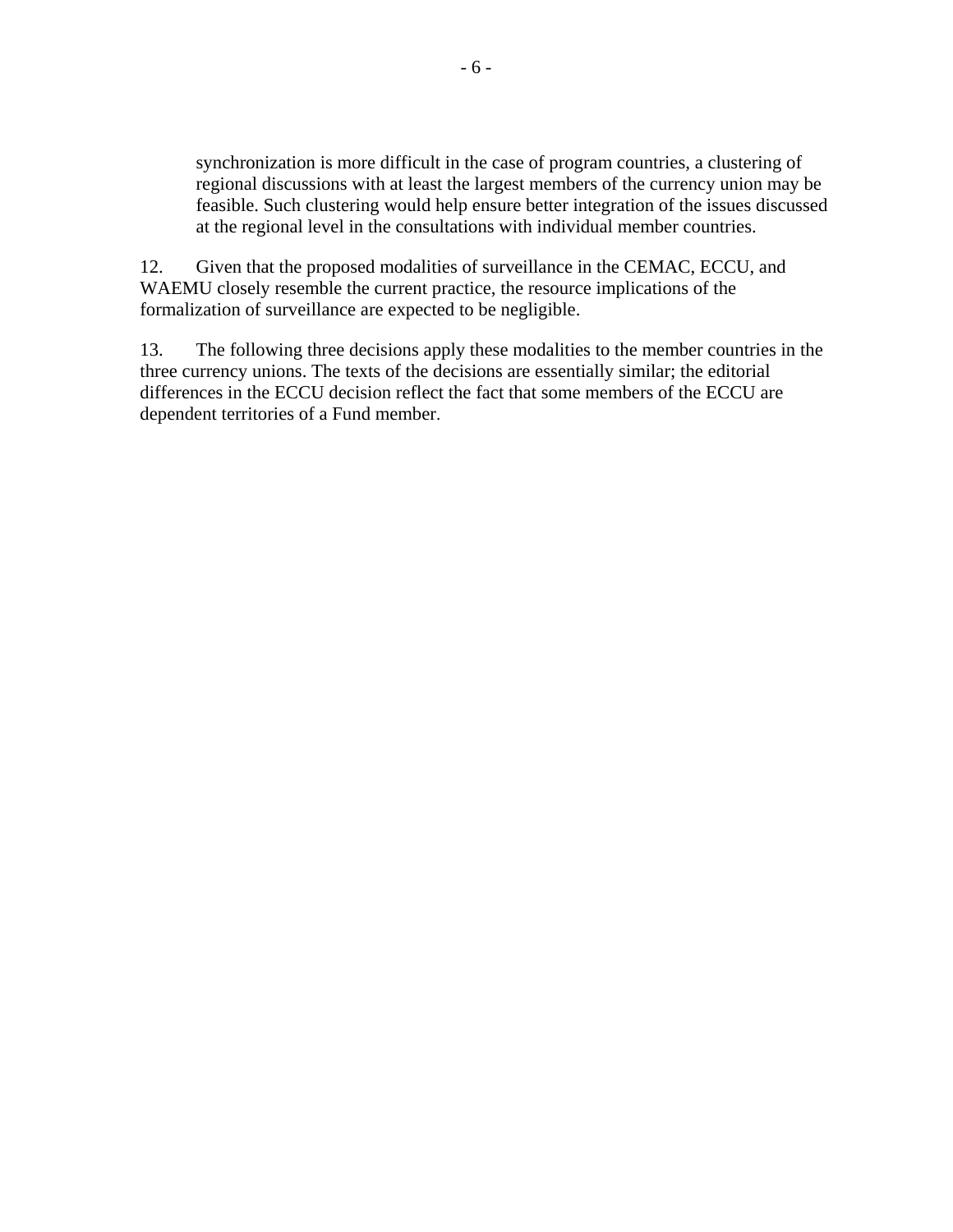#### **CEMAC, ECCU, AND WAEMU: KEY CHARACTERISTICS**

This appendix reviews the key features of the three currency areas for which surveillance modalities are being formalized. In particular, two features are worth noting:

- **All three currency unions are part of a broader economic integration process.**  While the Central African Economic and Monetary Union (CEMAC) and West African Economic and Monetary Union (WAEMU) are themselves economic unions, the member countries of the Eastern Caribbean Currency Union (ECCU) are also members of the Organization of Eastern Caribbean States (OECS). Other aspects of economic integration are, however, less advanced than in the European Union and policy coordination is still incomplete.
- **Each of the currency unions maintains a pegged exchange rate.** In the ECCU, the regional central bank operates a quasi-currency board to the U.S. dollar; in the CEMAC and WEAMU the exchange rate is pegged to the euro and its convertibility is guaranteed by the French Treasury.

Reflecting similarities in their institutional set-up, the CEMAC and WAEMU are reviewed together, followed by the ECCU. The description covers: (i) the historical background; (ii) the key institutions; (iii) the policy responsibilities; (iv) policy convergence; and (v) data provision.[18](#page-6-0)

#### **A. CEMAC and WAEMU**

#### **Historical background**

 $\overline{a}$ 

**Established in 1999 and 1994, respectively, the CEMAC and WAEMU are two closely linked currency unions**. Together they form the CFA franc zone, a currency area established at the end of the Second World War (Box 1). Created in the aftermath of the devaluation of the CFA franc, both CEMAC and WAEMU expanded policy cooperation among their respective member countries beyond the already well established monetary cooperation and customs union; both economic unions have been making progress in harmonizing trade policy, legal and regulatory systems, and in providing convergence of fiscal and other policies in support of the common monetary policies. The two currency unions comprise 14 members: 8 in WAEMU (Benin, Burkina Faso, Côte d'Ivoire, Guinea-Bissau, Mali, Niger, Togo and Senegal), and 6 in CEMAC (Cameroon, the Central African Republic, Chad, the Republic of Congo, Equatorial Guinea, and Gabon).

<span id="page-6-0"></span><sup>&</sup>lt;sup>18</sup> Regarding data provision, the IMF Balance of Payments Committee has established a Currency Union Technical Group (CUTEG) that includes representatives from CEMAC, WAEMU, and ECCU. Its objective is to prepare an appendix for the next revision of the Balance of Payments Manual. This appendix will include conceptual and methodological guidance on issues related to the compilation of balance of payments and international investment statistics in currency unions and other regional economic and monetary arrangements.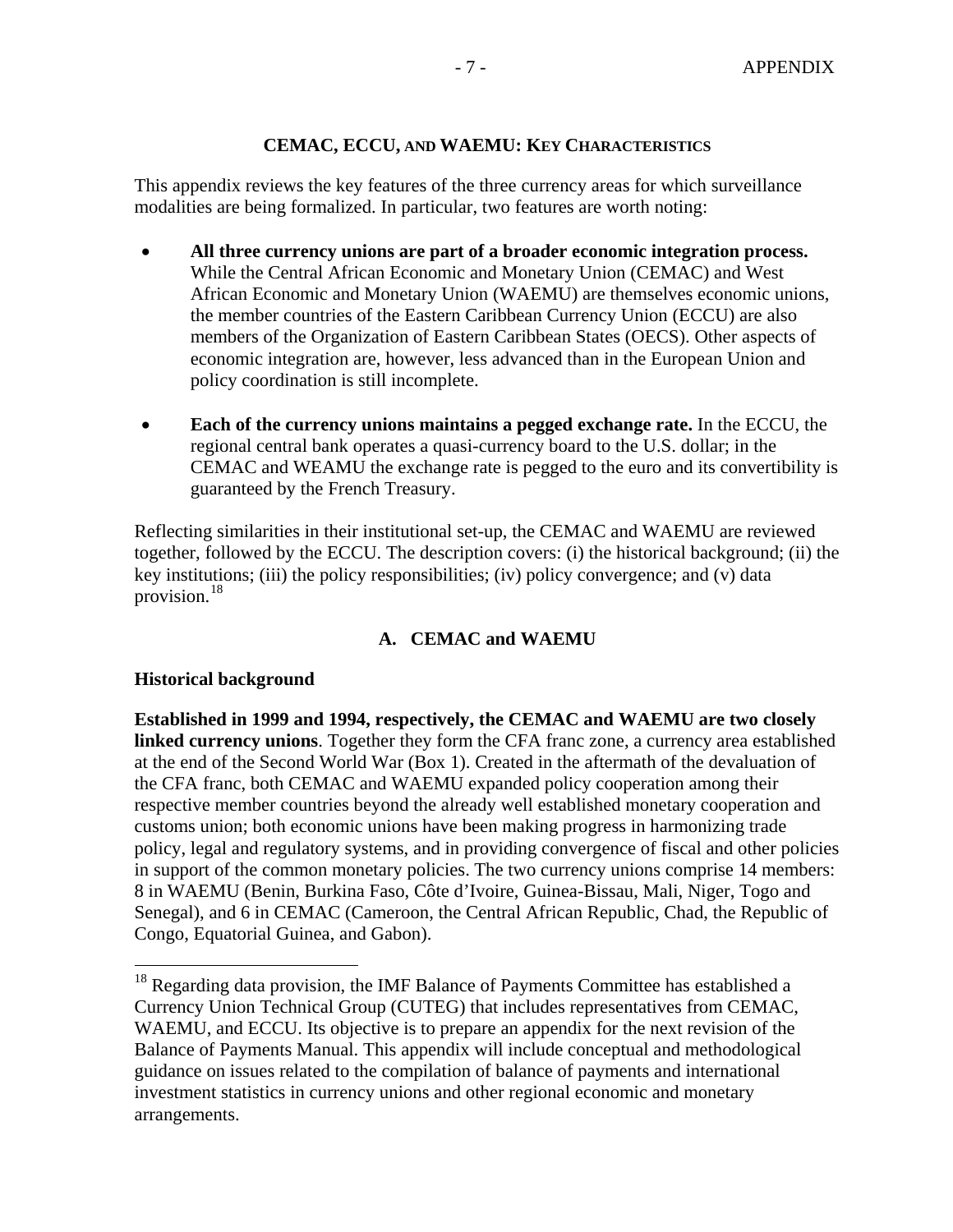# **Institutions**

- The **Conference of Heads of States** and the **Conference of Heads of States and Governments** are the supreme policy-making institutions of the CEMAC and WAEMU**,** respectively. They are charged with the broad policy orientation of the unions.
- The **Councils of Ministers<sup>[19](#page-7-0)</sup>** are in charge of the implementation of the decisions taken by these institutions. They are also responsible for the conduct of the regional surveillance, and to ensure that each member's policies are consistent with the objectives of the community.
- The **Executive Secretariat of CEMAC** and the **Commission of WAEMU** oversee the observance of the provisions of the treaties, and the implementation of the decisions taken.
- The **two central banks**―**Bank of Central African States** (**BEAC)** and **Central Bank of West African States** (**BCEAO)** for CEMAC and WAEMU, respectively―are responsible for monetary operations in the respective currency unions. The Governors are appointed by the Councils of Ministers; the Executive Board members are appointed by member countries (according to the country's size in BEAC, and two members per country in BCEAO). National Credit Commissions oversee monetary policy in the member countries.
- The **Regional Banking Commissions—***Commission Bancaire de l'Afrique Centrale* **(COBAC) and** *Commission Bancaire* for CEMAC and WAEMU, respectively—are in charge of regulating and supervising credit institutions.

#### **Policy responsibilities**

 $\overline{a}$ 

Subject to the strictures of the CFA franc arrangement, **monetary policy is conducted by the regional central banks** (see Box 1 for more details). Monetary policy instruments available comprise charges on credit to banks (refinancing or discount windows), reserve requirements, and open market operations (in the case of the WAEMU). In the CEMAC, central bank credit to member governments is subject to a cumulative limit of 20 percent of budgetary revenue in the previous year.  $20$ 

<span id="page-7-0"></span><sup>&</sup>lt;sup>19</sup> In the CEMAC, the Ministerial Committee of the Central African Monetary Union is in charge of issues pertaining to the Central African Monetary Union (CAMU).

<span id="page-7-1"></span> $20$  Central bank advances to member governments are no longer permitted in the WAEMU.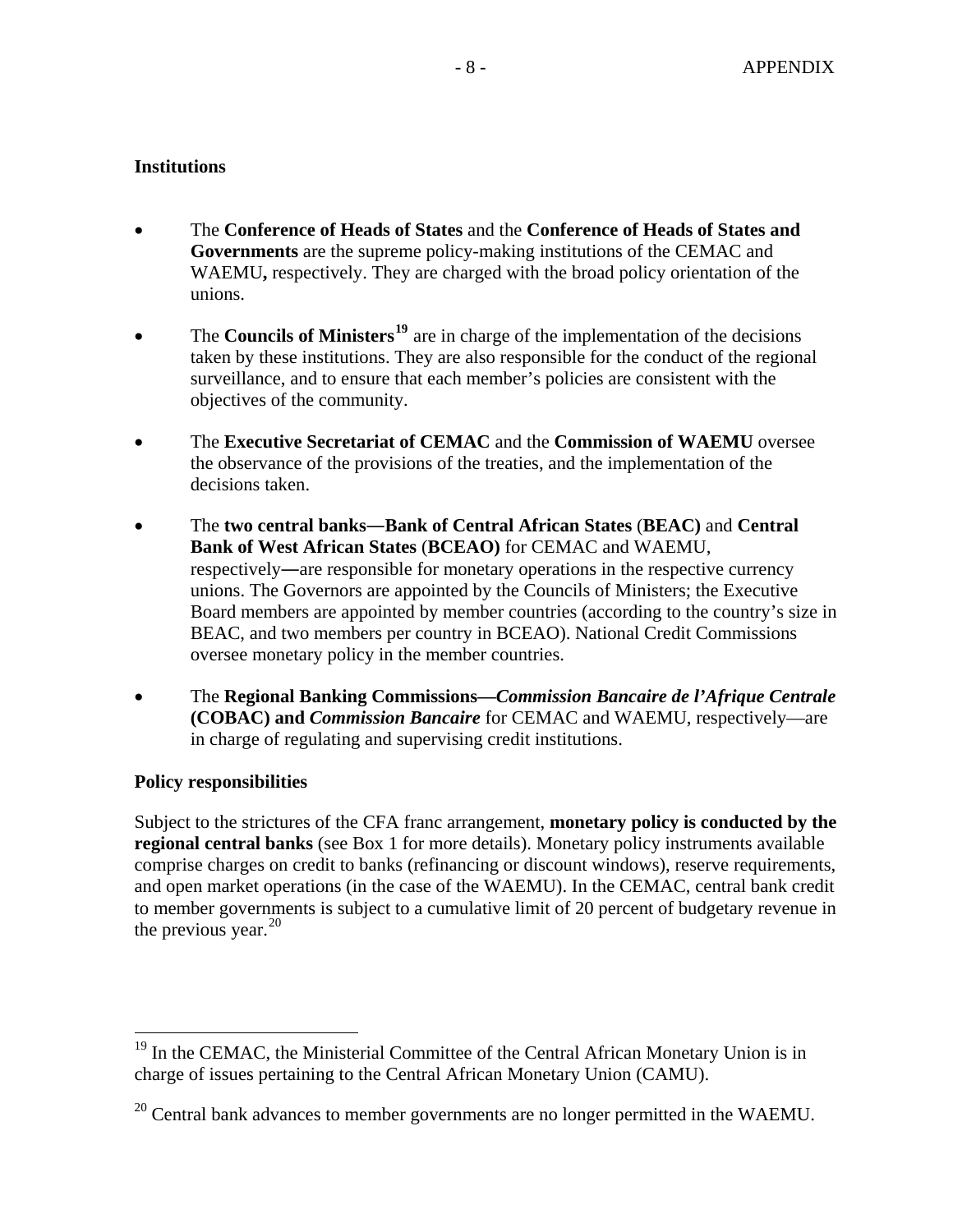**Fiscal policy is the prerogative of individual member countries.** Nonetheless, in light of the crucial importance of fiscal discipline for the sustainability of the peg, fiscal policy is subject to regional surveillance (see below).

## **Box 1. The CFA Franc Arrangement** <sup>1</sup>

Together, the CEMAC and WAEMU constitute the CFA franc zone.<sup>2</sup> Whereas there are two formally distinct currencies in both zones (the West African CFA franc in WAEMU, and the Central African CFA franc in CEMAC), the arrangement between both central banks and the French Treasury is almost identical (France is represented on the executive boards of the two regional central banks).

The CFA franc zone functions according to the following rules: (a) fixed parity against the euro, adjustable if required by economic reasons after consultation with the French government and the unanimous decision of all member countries; (b) convertibility of the CFA franc at the rate of  $\epsilon$  = CFAF655.957; (c) guarantee of full convertibility through the establishment by each central bank of an operations account with the French Treasury with market-related yields of charges; (d) free capital mobility between the two regions and France; and (e) the pooling of foreign exchange reserves in each monetary area.

The operating rules of the zone require that each central bank: (a) maintain at least 65 percent of their foreign assets in the operations account; (b) provide for exchange cover of at least 20 percent of their sight deposits; and (c) impose a cap on accumulated credit extended to each member country of 20 percent of the previous year's public sector revenue.

Aside from the 1994 devaluation, the parity between the CFAF and the French franc/euro has remained unchanged. The move to the EMU third stage and the creation of the euro did not have major implications for the zone, apart from the replacement of the peg to the French franc by the euro and the need to inform the ECOFIN about any change in partity.<sup>3</sup> As the agreement between the French Treasury and the CFA zone members is of a budgetary nature, it does not oblige the ECB to support the peg (EU council decision of November 23, 1998).

\_\_\_\_\_\_\_\_\_\_\_\_\_\_

<sup>1</sup> This box draws on Michael T. Hadjimichael and Michel Galy, *The CFA Franc Zone and the EMU,*  IMF Working Paper, WP/97/156, 11/97 available at [www.imf.org](http://0-www-imf-org.library.svsu.edu/).

<sup>2</sup> Comoros has also been a member of the CFA franc zone since 1979

 $3$  ECOFIN's consent is needed for any change to the extent or nature of the arrangements.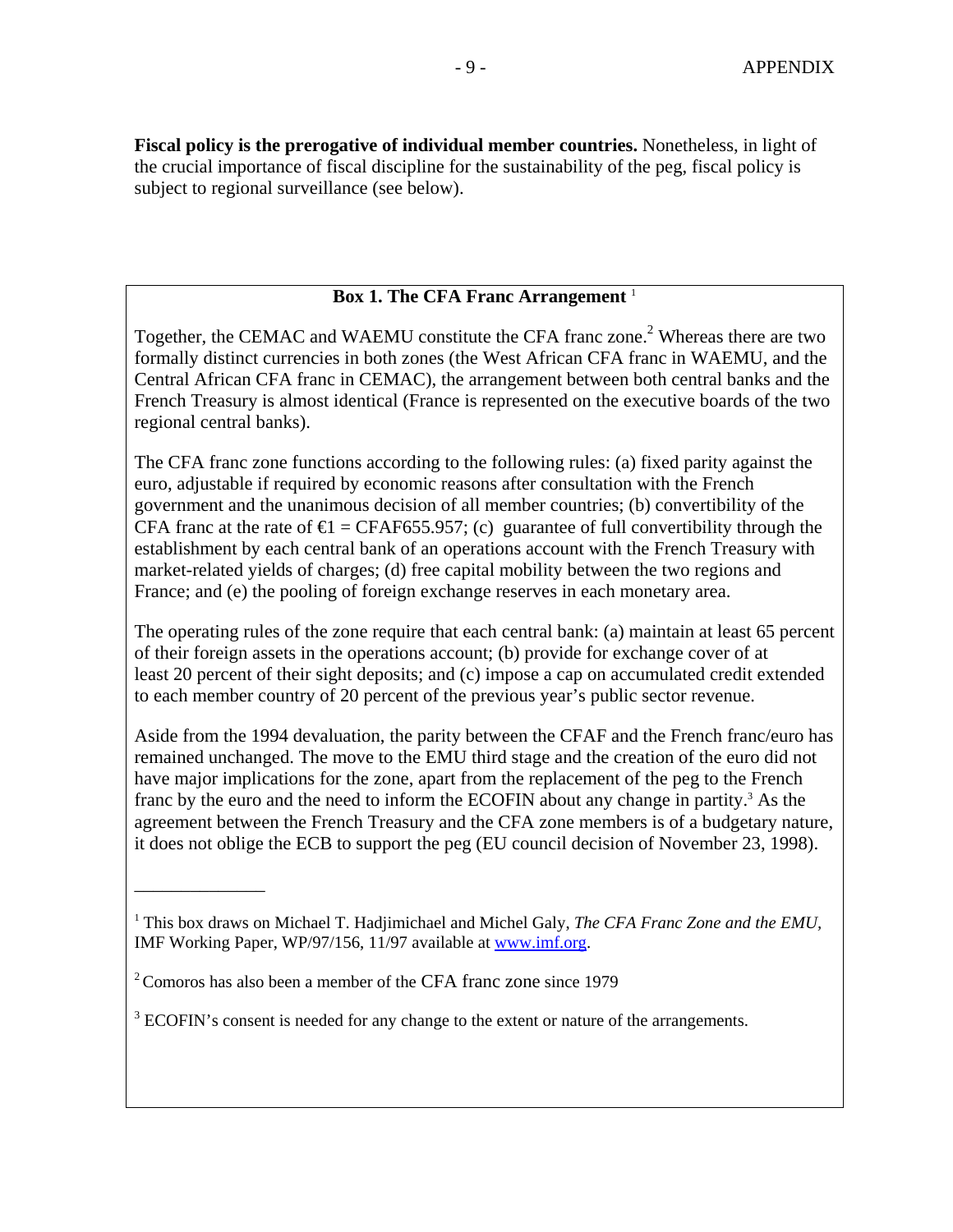**Banking supervision is conducted by the regional Banking Commissions,** which are headed by the Governors of the regional central banks. Prior agreement of the Executive Secretariat of the Banking Commissions is required for the licensing of any credit institution by national authorities. The Banking Commissions have only limited effective authority to impose sanctions on banks, without the consent of the Minister of Finance in the affected country.

• **The trade policy position of the member countries is coordinated by the Executive Secretariat and Commission in CEMAC and WAEMU, respectively.** Progress has been made in formulating a common regional trade policy and in establishing regional free trade areas, consistent with the provisions of their respective treaties. Both the CEMAC and WAEMU have common external tariffs.

**Other structural policies are—like fiscal policy—the prerogative of the national authorities.** Besides some progress achieved in trade policy, there have been initiatives to establish a common legal and regulatory environment conducive to private sector development. These initiatives cover business laws, investment charters, and competition policy.

# **Policy convergence**

 $\overline{a}$ 

Partly in response to the establishment of the euro area, **both the CEMAC and WAEMU have established frameworks for regional surveillance with a view to achieving the gradual convergence of macroeconomic policies and performance among their member countries:** 

• In 1999, the Council of Ministers of **CEMAC** adopted a regional plan to promote macroeconomic convergence. The convergence criteria were: (i) a primary fiscal surplus;<sup>[21](#page-9-0)</sup> (ii) a ceiling on the public debt-to-GDP ratio of 70 percent; (iii) inflation less than 3 percent; and (iv) no increase in domestic or external government arrears. With the assistance of BEAC, the Committee on Multilateral Surveillance conducts quarterly regional surveillance exercises. The introduction of the convergence objectives has only had limited success as 4 out of 6 countries are in violation of at least one of the criteria. $^{22}$  $^{22}$  $^{22}$ 

<span id="page-9-0"></span> $21$  In order to take into account the impact of oil price volatility, the fiscal balance criterion is complemented by a "structural fiscal balance", which is defined as the primary balance based on the five-year average of oil revenue.

<span id="page-9-1"></span> $22$  Within the context of multilateral surveillance in the CEMAC, the evolution of a broader set of indicators is also monitored, including the reserve cover, the revenue-to-GDP ratio, the ratio of the public sector wage bill to revenue, the current account deficit as a share of GDP and the ratio of external debt service to exports.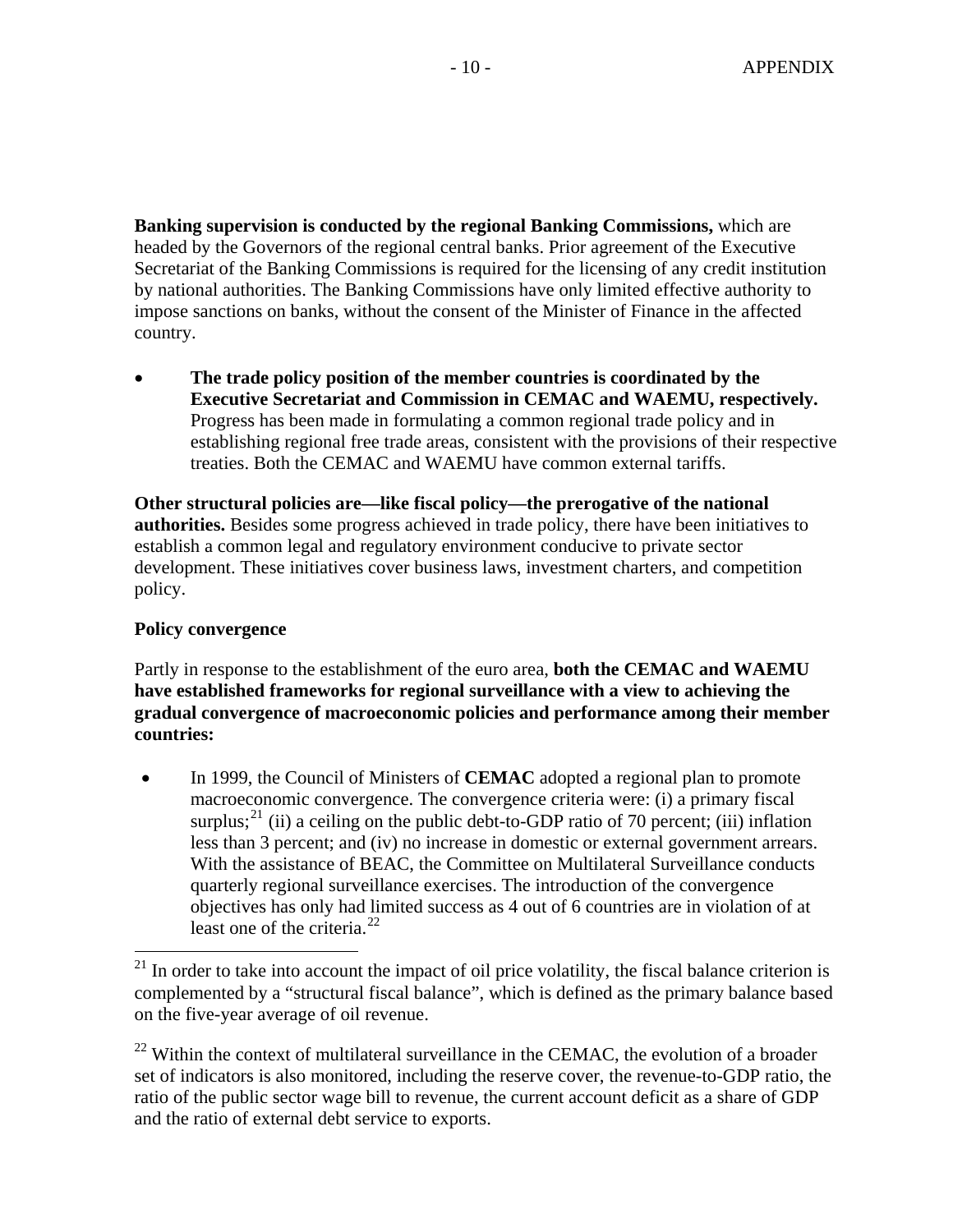In the same year, a Convergence, Stability, Growth, and Solidarity Pact was introduced as an addendum to the **WAEMU** Treaty. The convergence criteria established had been divided into two groups: primary criteria and secondary criteria. The primary criteria are: (i) a fiscal surplus; (ii) a ceiling on the public sector debt-to-GDP ratio of 70 percent; (iii) an average annual inflation rate of at most 3 percent; and (iv) the nonaccumulation of domestic and external payment arrears. A set of secondary criteria span the civil service wage bill, public investment, the tax ratios, and the current account.<sup>[23](#page-10-0)</sup> The original target date for meeting the convergence criteria was 2002. Since by end-2002 many member countries were in non-compliance, the transition period was extended to end-2005.

#### **Data provision**

With the exception of Equatorial Guinea, **all CFA zone member countries participate in the IMF General Data Dissemination System (GDDS).** AFRISTAT was created in 1993 to advise the national statistical institutes of member states. The IMF's regional technical assistance center in West Africa (AFRITAC-West) has contributed to improving macroeconomic statistics in WAEMU countries. Despite these efforts, the development of a regional database continues to face obstacles, including harmonization and reconciliation of national statistics.

#### **B. ECCU**

#### **Historical background**

 $\overline{a}$ 

**The ECCU was established by the member countries of the Organization of Eastern Caribbean States (OECS) in 1983**, and its members are also members of the OECS.<sup>[24](#page-10-1)</sup> Its historical roots are the following: in 1965, the British Caribbean Currency Board (BCCB) was replaced by the Eastern Caribbean Currency Authority (ECCA) and, in 1976, the peg was shifted from the British pound to the US dollar. The eight member countries and territories of the ECCU are Antigua and Barbuda, Dominica, Grenada, St. Kitts and Nevis, St. Lucia, and St. Vincent and the Grenadines, which are independent states, and Anguilla and Montserrat, which are territories of the United Kingdom.<sup>[25](#page-10-2)</sup> The six independent OECS states and Montserrat are also members of the Caribbean Common Market, CARICOM, established in 1973.

<span id="page-10-0"></span> $^{23}$  The four secondary criteria are: (i) a civil service wage bill of no more than 35 percent of tax revenue, (ii) a floor on the size of locally financed public investment at 20 percent of tax revenue, (iii) a tax-to-GDP ratio of at least 17 percent, and (iv) a ratio of the external current account-to-GDP ratio (excluding grants) of no more than 5 percent.

<span id="page-10-1"></span> $24$  The British Virgin Islands are an associate member of the OECS, but not of the ECCU.

<span id="page-10-2"></span> $^{25}$  Barbados was an original member of the BCCB but left the arrangement in 1972 when it established its own central bank.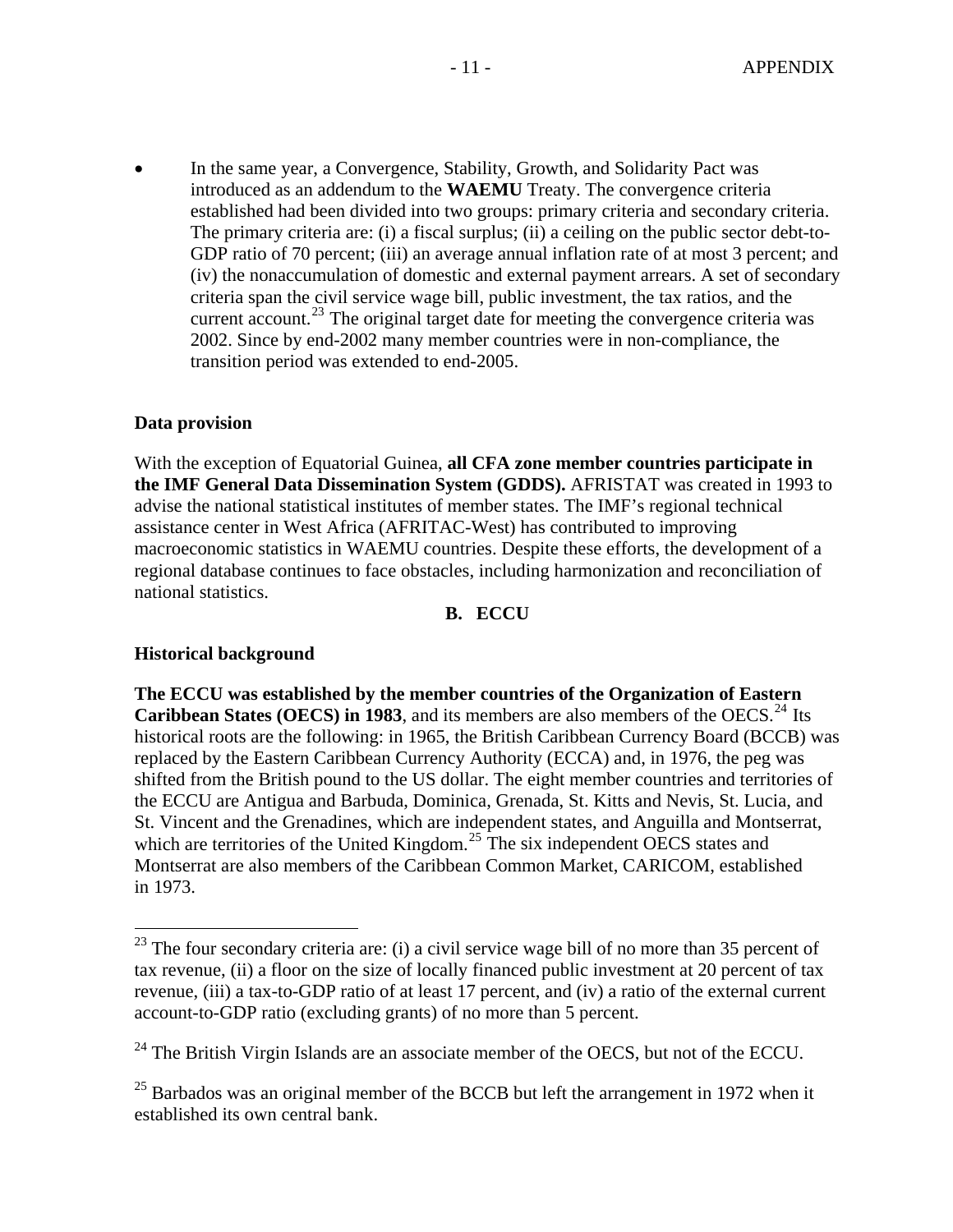## **Institutions**

- The **Authority of Heads of Government** of the member States of the OECS is the supreme policy-making institution of the organization.
- The **Central Secretariat** of the OECS is the principal institution responsible for the general administration of the Organization.
- The **East Caribbean Central Bank (ECCB)** was established in 1983. The Monetary Council, which meets three times a year, is the highest decision-making authority and is responsible for providing guidance to management. Each member government appoints one member of the Council. The Board of Governor*s*―the executive body of the bank―comprises eight Directors, plus the Governor and the Deputy Governor, who are appointed by the Monetary Council.

## **Policy responsibilities**

 $\overline{a}$ 

**The ECCB is responsible for maintaining the U.S. dollar peg through a quasi-currency board arrangement.** It issues the common currency, the Eastern Caribbean dollar, which has been pegged to the U.S. dollar since 1976 at EC\$2.70=US\$1. The ECCB Act places a floor on external reserves at 60 percent of the demand liabilities (reserve money) of the ECCB, resulting in an implicit ceiling on domestic assets of 40 percent of reserve money. The ECCB has maintained a reserve cover of more than 95 percent. Policy instruments at the disposal of the ECCB comprise discount and rediscount rates, reserve requirements, differential rates and ceilings for various types of transactions, and credit to members in accordance with specific rules.

**Responsibility for regulating and supervising banks and systemic nonbank financial institutions in the ECCU is shared between the ECCB and the Ministry of Finance of each member country.** The 1983 ECCB Agreement Act and the 1993 Uniform Banking Act established the ECCB's regulatory and supervisory jurisdiction over commercial banks and other licensed financial institutions, including offshore banks affiliated with local banks.

**Fiscal policy is the prerogative of individual governments but subject to regional surveillance** (see below section on policy coordination).

**Trade policy positions of the member countries are coordinated by the CARICOM Secretariat.**<sup>[26](#page-11-0)</sup> A common external tariff has been adopted—though it is not fully implemented by all countries—and the Conference of Heads of Government of CARICOM decided in 1989 to create the Caribbean Single Market and Economy (CSME), which is scheduled to come into force in 2005.

<span id="page-11-0"></span> $^{26}$  In addition to the members of ECCU, 8 Caribbean countries are members of CARICOM: The Bahamas, Barbados, Belize, Guyana, Haiti, Jamaica, Suriname, Trinidad and Tobago. Anguilla, which is a member of the ECCU, is only an associate member of CARICOM.